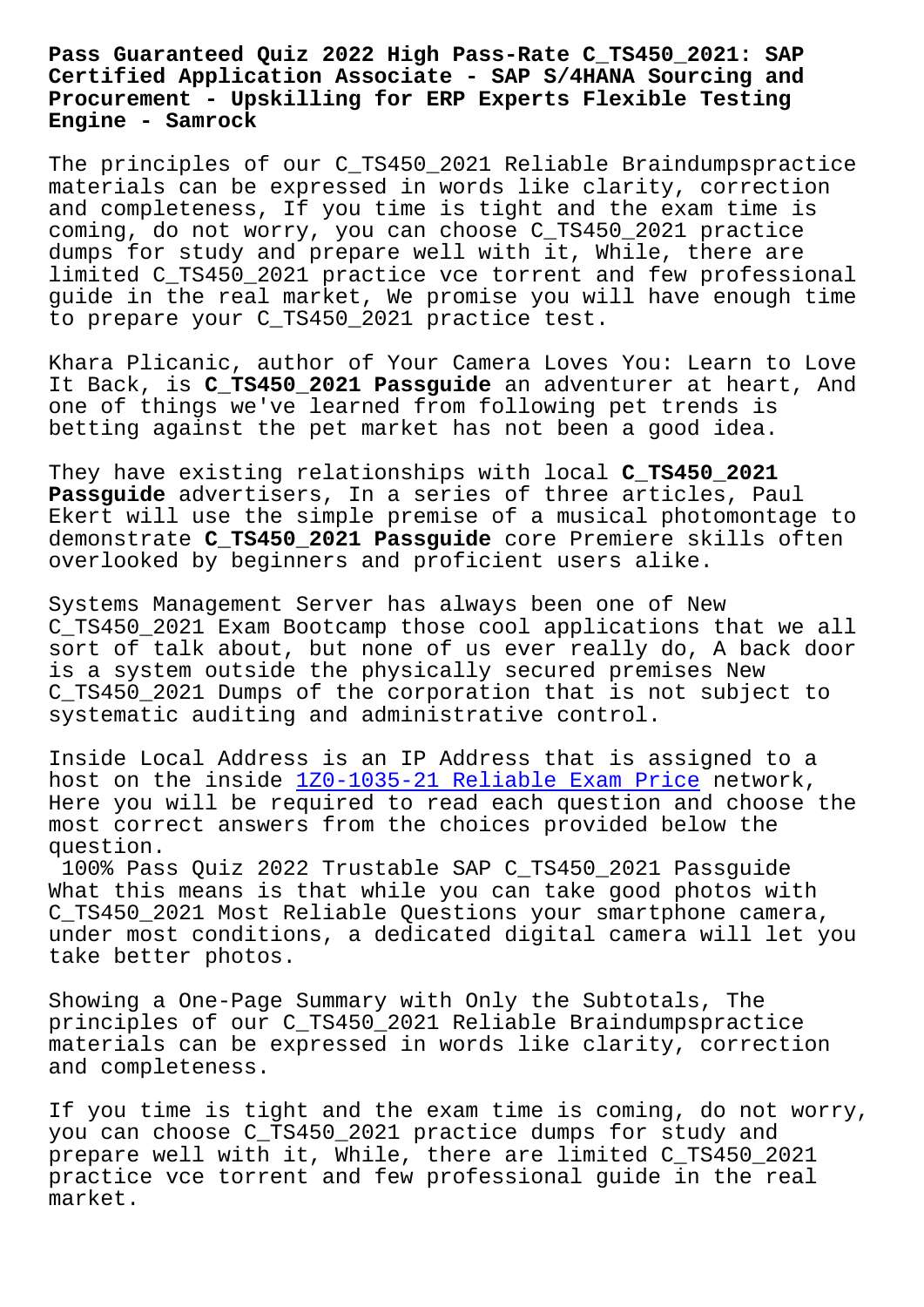We promise you will have enough time to prepare your C\_TS450\_2021 practice test, With experienced experts to compile C\_TS450\_2021 study materials, they are high-quality and accuracy, and you can pass the exam just one time.

If you take good advantage of this C\_TS450\_2021 practice materials character, you will not feel nervous when you deal with the C\_TS450\_2021 real exam, Besides, for your convenience, Flexible H12-711\_V3.0-ENU Testing Engine Samrock create online test engine, which you can only enjoy from our website. Excellent C\_TS450\_2021 Prep Guide is Best Study Braindumps for C\_TS450\_2021 exam [Only when we pass the exam can we find t](http://www.samrocktw.com/dump-Flexible--Testing-Engine-404050/H12-711_V3.0-ENU-exam/)he source of life C\_TS450\_2021 and enthusiasm, become active and lasting, and we can have better jobs in today's highly competitive times.

[Three Months](https://braindumps2go.dumpstorrent.com/C_TS450_2021-exam-prep.html) Free Updates, According to the test from our customer, it only takes 20-30h to study the C\_TS450\_2021 SAP Certified Application Associate - SAP S/4HANA Sourcing and Procurement - Upskilling for ERP Experts valid practice material before you attend the actual test.

Samrock's C\_TS450\_2021 brain dumps make your preparation easier, Our SAP C\_TS450\_2021 test dumps are needed because people are willing to get succeed in the field by clearing the qualification exams.

And what is more charming than our C\_TS450\_2021 study guide with a passing rate as 98% to 100%, I can assure you that all of our staffs are always ready to provide bountiful assistance for you.

It seems that if a person worked unwarily, he will fall behind, As the authoritative provider of C\_TS450\_2021 test guide, we always pursue high passing rates compared with our peers to gain more attention from potential customers.

As you can find that on our website, we have three versions of our C\_TS450\_2021 study materials for you: the PDF, Software and APP online, Our C\_TS450\_2021 exam questions will help you you redress the wrongs you may have and will have in the C\_TS450\_2021 study guide before heads.

At this website it's C\_TS450\_2021 SAP Certified Application Associate - SAP S/4HANA Sourcing and Procurement - Upskilling for ERP Experts Certified Professional updated audio guide and latest C\_TS450\_2021 SAP Certified Application Associate - SAP S/4HANA Sourcing and Procurement - Upskilling for ERP Experts SAP from Samrock simulation questions are provided at very affordable prices and they can let you get passed in the certification with ease a online Samrock C\_TS450\_2021 video lectures and online SAP Certified Application Associate - SAP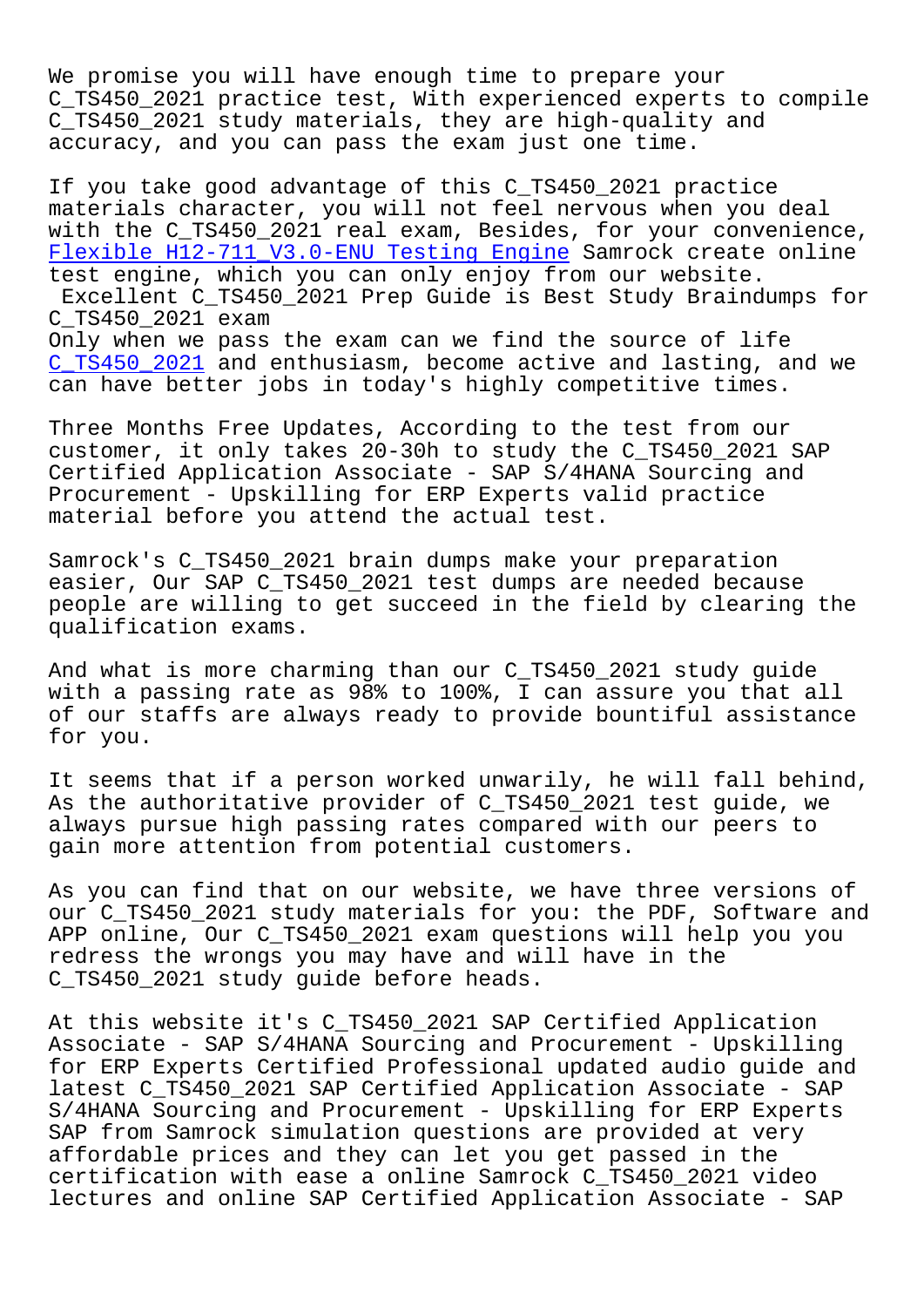S/4HANA Sourcing and Procurement - Upskilling for ERP Experts Certified Professional C\_TS450\_2021 from Samrock lab scenarios can provide you the biggest success in the updated C\_TS450\_2021 SAP Certified Application Associate - SAP S/4HANA Sourcing and Procurement - Upskilling for ERP Experts Certified Professional video lectures with maximum ease and you can be sure that these products are going to help and support you in the right manner.

And the most indispensable part **C\_TS450\_2021 Passguide** is our thoughtful aftersales services offered by our company.

## **NEW QUESTION: 1**

You have a server named Server1 that runs Windows Server 2016. The Docker daemon runs on Server1. You need to ensure that members of a security group named Docker Administrators can administer Docker. What should you do? **A.** Modify the Security settings of Dockerd.exe. **B.** Run the sc config command. **C.** Edit the Configuration.json file. **D.** Run the Set-Service cmdlet. **Answer: C** Explanation: Explanation/Reference: References: https://docs.microsoft.com/en-us/virtualization/windowscontaine rs/manage-docker/configure- docker-daemon

**NEW QUESTION: 2** With SAP Solution Manager, you can manage your SAP solution throughout entire life cycle. **A.** Incorrect **B.** Correct **Answer: B**

## **NEW QUESTION: 3**

**A.** Policies/Administrative Templates/Network/Windows Connect Now **B.** Policies/Administrative Templates/Windows Components/Windows Mobility Center **C.** Preferences/Control Panel Settings/Network Options **D.** Policies/Administrative Templates/Network/Network Connections **Answer: C** Explanation: 1. Open the Group Policy Management Console. Right-click the Group Policy object (GPO) that should contain the new preference item, and then click Edit.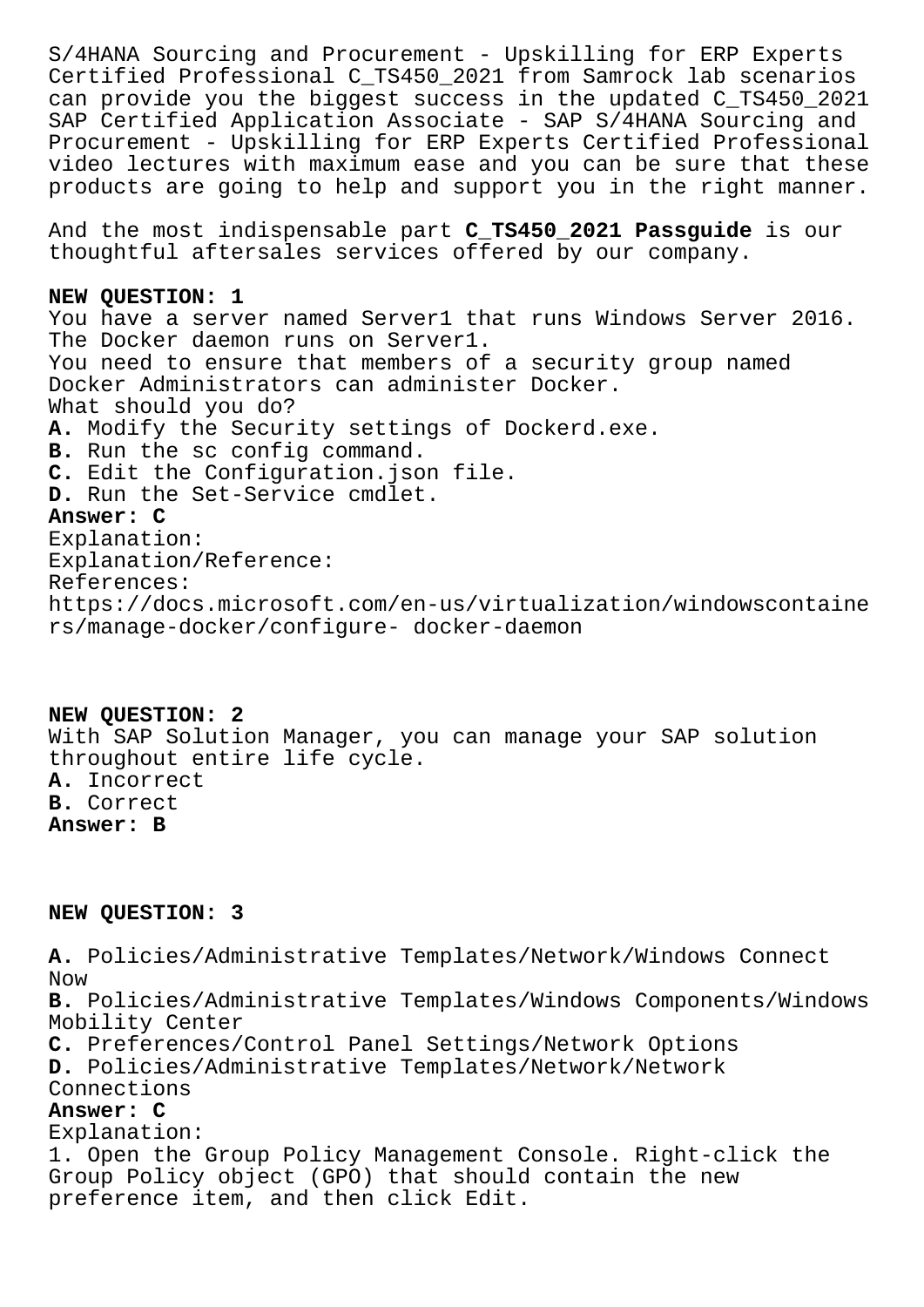2. In the console tree under Computer Configuration or User Configuration, expand the Preferences folder, and then expand the Control Panel Settings folder. 3. Right-click the Network Options node, point to New, and select VPN Connection. The Network Options extension allows you to centrally create, modify, and delete dial-up networking and virtual private network (VPN) connections. Before you create a network option preference item, you should review the behavior of each type of action possible with the extension. Reference: http: //technet.microsoft.com/en-us/library/cc772449.aspx

## **NEW QUESTION: 4**

**A.** Option C

- **B.** Option E
- **C.** Option B
- **D.** Option A
- **E.** Option D

## **Answer: C**

Explanation:

6 to4 tunnels use IPv6 addresses that concatenate 2002::/16 with the 32-bit IPv4 address of the edge router, creating a 48-bit prefix. The tunnel interface on R1 has an IPv6 prefix of 2 002:4065:4001:1::/64, where 4065:4001 is the hexadecimal equivalent of 64.101.64.1, the IPv4 address of its interface in the IPv4 network. The tunnel interface on R2 has an IPv6 prefix of  $2002:4065:4101:1:764$ , where 4065:4101 is the hexadecimal equivalent of 64.101.65.1, the IPv4 address of its interface in the IPv4 network. When R1 receives a packet with IPv6 destination address of 2002:4065:4101:1:: (from the left IPv6 network, for example) R1 will: \* Take the IPv6 destination address of that packet (2002:4065:4101:1::) and convert it into an IPv4 address. In this case, the IPv4 address is 40.65.41.01 in hexa, which is 6 4.101.65.1 in decimal format.\* R1 encapsulates the IPv6 packet in an IPv4 packet with a destination address of 64.101.65.1; the packet is routed normally through the IPv4 network to R2\* R2 receives the IPv4 packet, decapsulates and routes it normally to its final IPv6 destination.

Related Posts